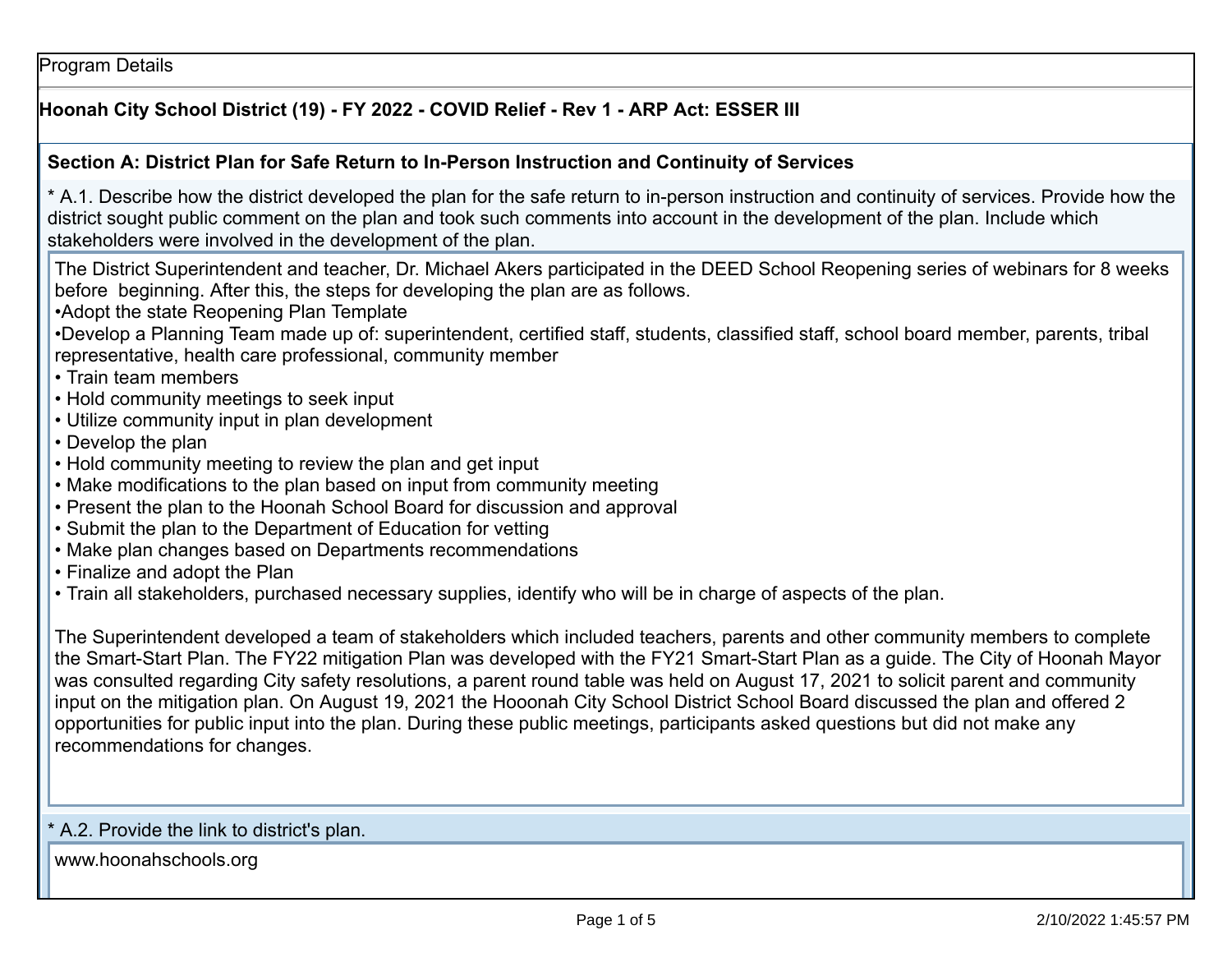Click on the "Smart Start Plan" in the heading or Hoonah Schools FY'22 MItigation Plan

### **Section B: Stakeholder Consultation**

\* B.1. Describe how, in the planning for the use of ESSER III funds, the district provided opportunities for input and engaged in meaningful consultation with stakeholders including, but not limited to: students; families; school and district administrators (including special education administrators); teachers, principals, school leaders, other educators, school staff, and their unions; Tribes; and other stakeholders representing the interests of children with disabilities, English learners, children experiencing homelessness, children andyouth in foster care, migratory children, children who are incarcerated, and other underserved students.

On Tuesday, August 17, the superintendent held a public roundtable to discuss the Hoonah mitigation plan and recommendedactivities for the ESSER program.

ON Thursday, August 19, 2021 the mitigation plan was a discussion topic for the School Board. The ESSER programs were included ina grant report open for public comments as well.

On August 16, 2021 the superintendent met with administrative support staff in the school specifically to discuss the ESSER programsand the needs of the school District.

On August 13, 2021 the superintendent met with the Hoonah Mayor to discuss the FY'22 mitigation plan, City resolutions and sharedactivities.

Because HCSD staff do not return to work until September 7, 2021 and most of the staff have left town, it has not been possible to gettheir ideas. Meetings will be held in the first quarter to get additional recommendations for the use of funds.

SWD, homeless children and their families will be included in all ESSER activities and additional supports will be developed as schoolreopens.

The Superintendent and Principal will meet regularly with employee stakeholders and community stakeholders to continue to developthe ESSER II and ESSER III pr0grams. Because this is a new administration, there was not time to do this before the due date ofAugust 23.

However, The Community meeting on August 17 did seek input on the ESSER programs.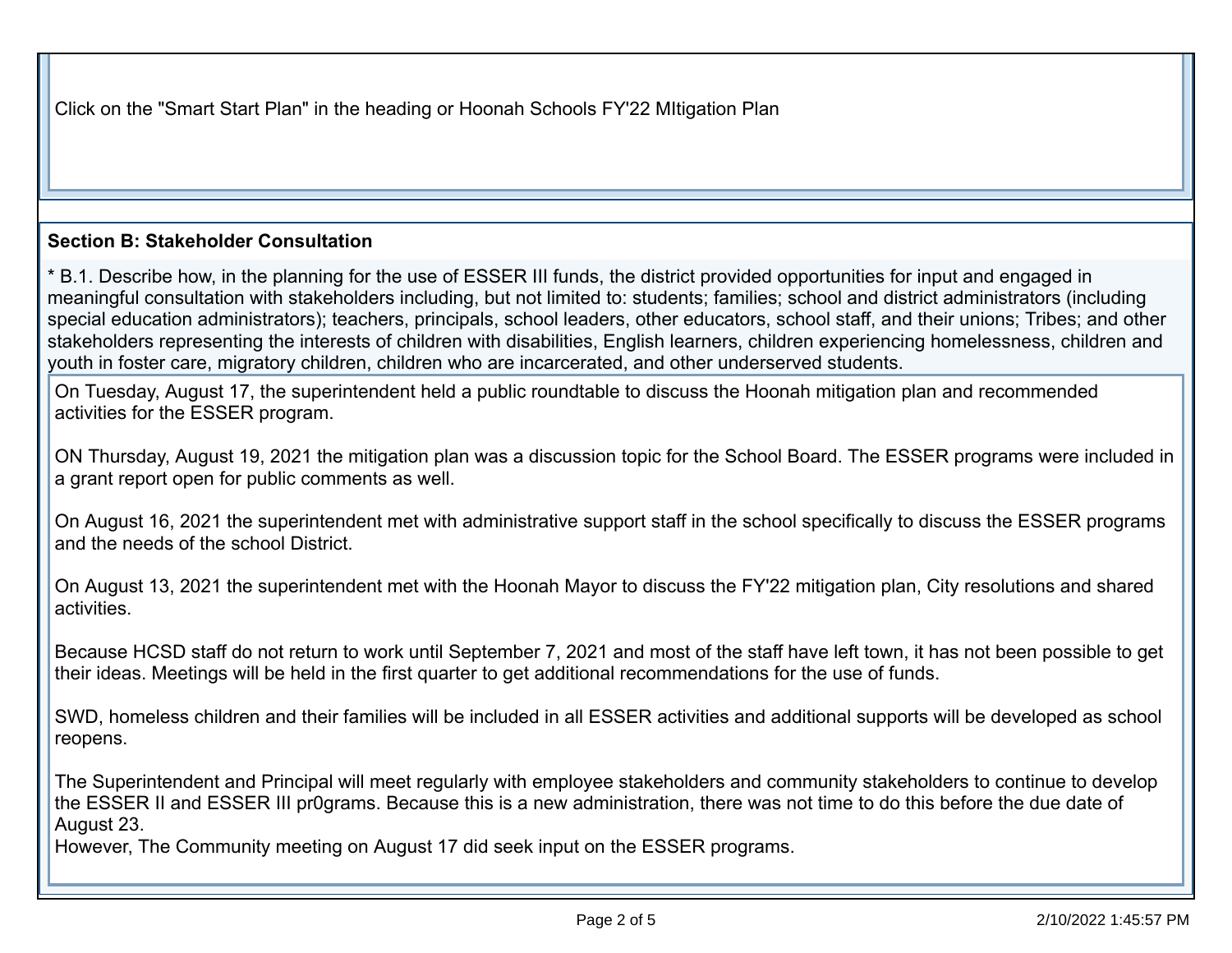## **Section C: Identifying Needs**

\* C.1. Describe the extent of the impact of the COVID-19 on student learning and student well-being, including identifying the groups ofstudents most impacted by the pandemic.

Although Hoonah City School always allowed for in-person learning, when the community was on red alert students took home computers and conducted their studies remotely. Some students did not have enough supervision nor did they have the independenceto login and participate appropriately thereby resulting in their falling behind.

After school activities, community gatherings and extra curricular activities were non-existent causing significant stress on students andstaff. Socialization was also non-existent.

Although Hoonah is a fairly progressive community, it is small and it is common for several generations of family to live together in small housing units. School was a welcome escape for children. When the community was on red alert, students were stuck in thesecircumstances adding to the stress of the pandemic.

Although Hoonah City School tried to continue providing support services for students with disabilities throughout the pandemic, thisgroup of students suffered the most. Often their parents did not send them to school for fear of being exposed to the virus.

Middle school and high school students also suffered significantly due to the lack of student activities and social events.

# **Section D: Coordination of Funds**

\* D.1. Describe how the district will coordinate with other federal education funding (i.e., other COVID Relief funding, ESEA, IDEA, CTE,child nutrition).

All activities provided through Covid/ARP funds will include breakfast and/or lunch including summer programs. Arrangements will bemade to accomodate students with disabilities and to facilitate culturally responsive practices throughout.

Learning programs established under these acts will utilize the assessments identified in ESEA programs for targeted support.

Whenever possible Career Pathways will be supported for high school students as they progress on to post-secondary options.

Reading Intervention will include students with the most need in grades 1 through 5. This program is partially funded through apartnership grant with Southeast Island School District.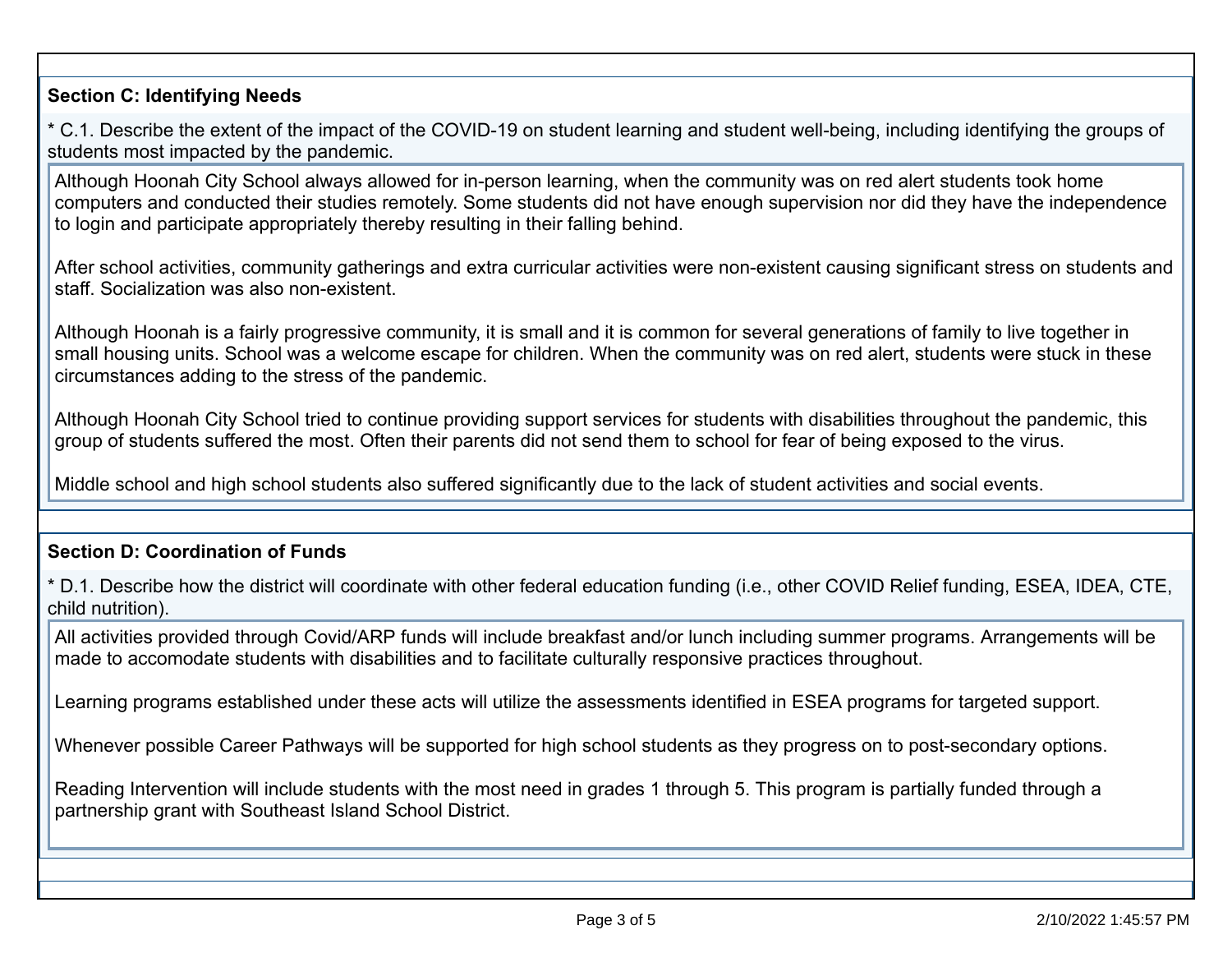## **Section E: Use of Funds**

\* E.1. Describe how the funds will be used to implement prevention and mitigation strategies that are, to the greatest extent practicable,in line with the most recent CDC guidance, in order to continuously and safely operate schools for in-person learning.

Funds will be used to establish vaccination clinics for students and staff eligible.

Routine Covid testing will continue until such time as most students, staff and community are vaccinated.

Morning temperature checks will continue.

Funds will provide for extra custodial staff to support increased cleaning and disinfecting.

Disposable masks will be purchased for students and N95 masks for adults in the building.

\* E.2. Describe how the district will use the funds it reserves under section 2001(e)(1) of the ARP Act (totaling not less than 20 percent ofthe LEA's total allocation of ESSER III funds) to address the academic impact of lost instructional time through the implementation of evidence-based interventions, such as summer learning or summer enrichment, extended day, comprehensive afterschool programs, orextended school year programs.

Part of a Reading Intervention position will be funded through ESSER III.

A LIbrarian will be funded through this program to provide in-school and after-school programs.

A highly qualified paraprofessional will be hired to work with the 1/2/3 grade classrooms to provide more effective center learning and to increase the number of adults working in these combination classrooms making learning more individualized. from June 15 through29 and will include reading, math and credit recovery.

\* E.3. Describe how the district will use funds to meet students' social, emotional, and academic needs, including through summerenrichment programming and other evidence-based interventions, and how they advance equity for underserved students.

Hoonah Schools will employ a full-time social worker to provide continuous support for students and families. ,

A part-time counselor will also provide academic and post secondary support for the school.

Although not finalized, HCSD hopes to develop an agreement with SEARHC to provide in-school presentations and summeravailability. This is still under discussion.

Through support from a SeaAlaska grant, Hoonah staff receive regular PD in Culturally Responsive classrooms.